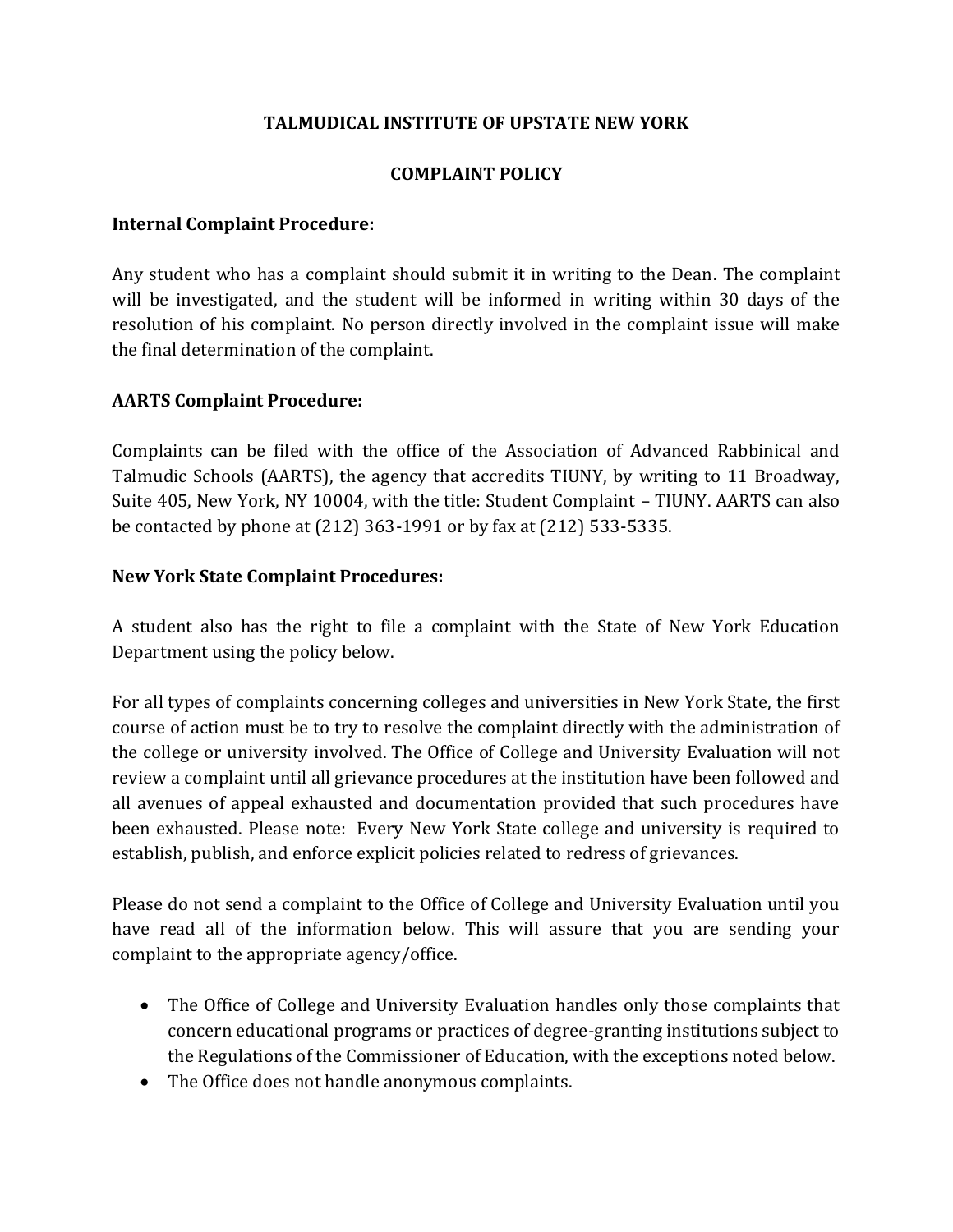- The Office does not intervene in matters concerning an individual's grades or examination results, as these are the prerogative of the college's faculty.
- The Office does not handle complaints concerning actions that occurred more than five years ago.
- The Office does not intervene in matters that are or have been in litigation.

The person should first try to resolve the complaint directly with the institution by following the internal complaint procedures provided by the institution. If the complaint is still not resolved, a student may contact the appropriate department below.

Complaints concerning **programs in fields leading to professional licensure** (e.g., nursing) should be directed to:

Office of the Professions Professional Education Program Review Education Building, 2 West Albany, NY 12234

A complaint against a college in the **State University system** should be sent to:

State University of New York Central Administration State University Plaza Albany, NY 12246

A complaint against a college in the **City University system** should be sent to:

City University of New York Office of the General Counsel 205 East 42nd Street, 11th floor New York, NY 10017

**Civil rights**: a complaint involving discrimination based on race, color, national origin, age, disability and sex, including sexual harassment, should be filed with the U.S. Office for Civil Rights:

Office for Civil Rights (OCR) – Enforcement Office U.S. Department of Education 32 Old Slip, 26th floor New York, NY 10005 – 2500